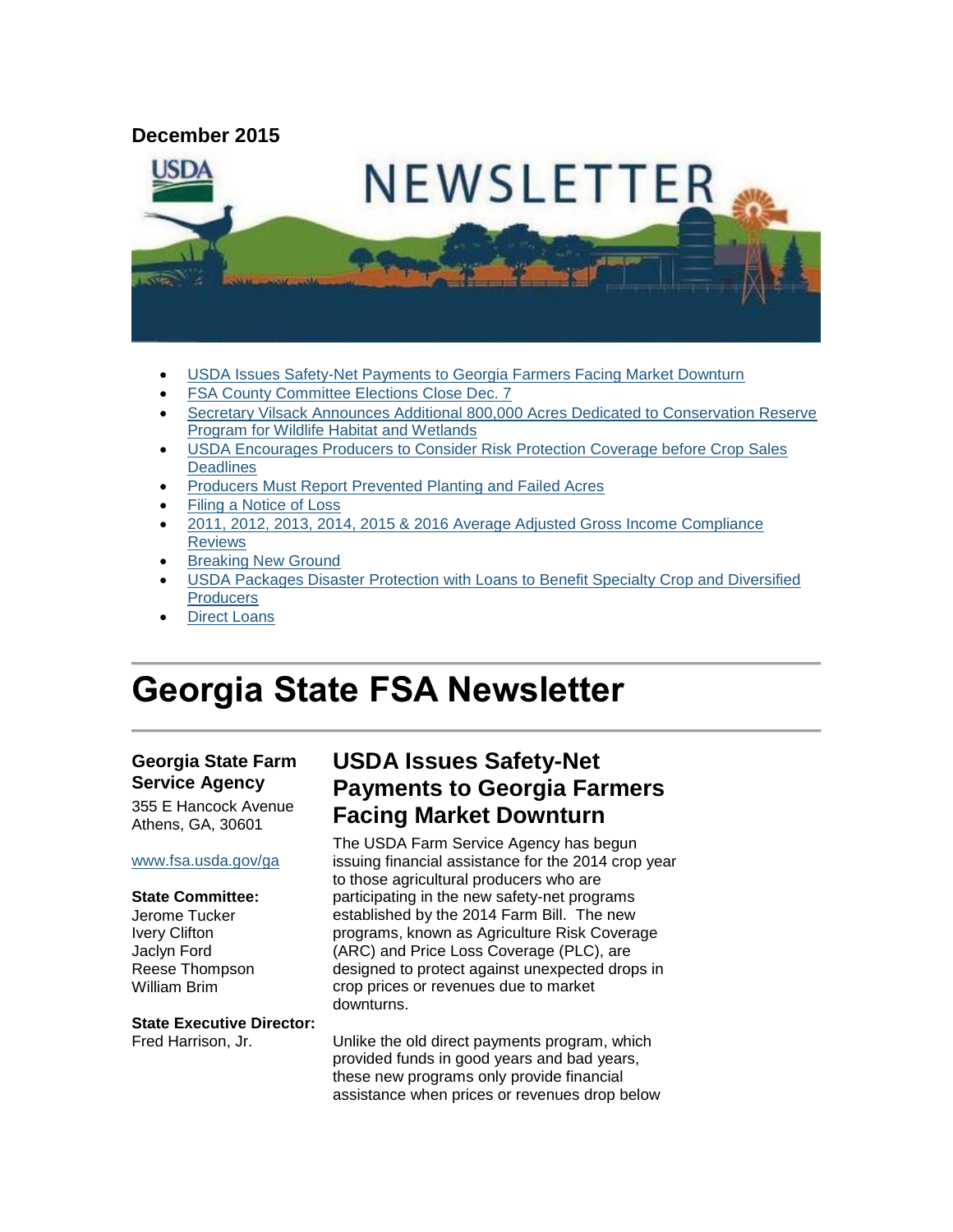**Administrative Chief:** Kula Moore

**Farm Loan Chief:** David Laster

**Farm Program Chief:** Brett Martin

**Public Affairs/Outreach:** Neal Leonard

Please contact your local FSA Office for questions specific to your operation or county.

normal. For example, nationwide, farms participating in ARC-County that are receiving payments experienced a \$20 billion drop in revenues relative to the historical benchmark. Similarly, lower prices in commodities such as peanuts and rice have triggered PLC assistance.

Also, please note that funds provided by the ARC-County program can vary from county to county. The 2014 Farm Bill requires ARC-County payments to be calculated using the national average market year price (which does not vary by county), and the average county yield (which varies by county). This creates county-by-county differences in payment rates. The yield data comes from surveys conducted by the USDA National Agricultural Statistics Service (NASS), the national standard that uses the highestprecision statistical procedures available. Where that data does not exist, the next strongest data is used: county-level crop insurance data from the Risk Management Agency. If that data does not exist, the next strongest data is used: NASS district data. Where NASS district data doesn't exist, the FSA State Committees provide data.

Because the new programs are designed as financial assistance for prices and revenues lower than normal, not all producers will receive a payment, (as occurred with the old direct payments program). ARC/PLC payments are designed to help with unexpected changes in the marketplace, and to supplement other assistance programs, such as crop insurance. To learn more about the data used in calculating payments, how payments are calculated, crop-specific and statespecific information, please visit our website at [www.fsa.usda.gov/arc-plc.](http://www.fsa.usda.gov/arc-plc)

#### <span id="page-1-0"></span>**FSA County Committee Elections Close Dec. 7**

Farmers and Ranchers Have a Voice in Local Farm Program Decisions

The Farm Service Agency (FSA) reminds producers that 2015 FSA County Committee election ballots must be returned to local FSA offices by Dec. 7, 2015.

Nearly 7,700 FSA County Committee members serve FSA offices nationwide. Each committee has three to 11 elected members who serve three-year terms of office. One-third of county committee seats are up for election each year. County committee members apply their knowledge and judgment to help FSA make important decisions on its commodity support programs; conservation programs; indemnity and disaster programs; emergency programs and eligibility.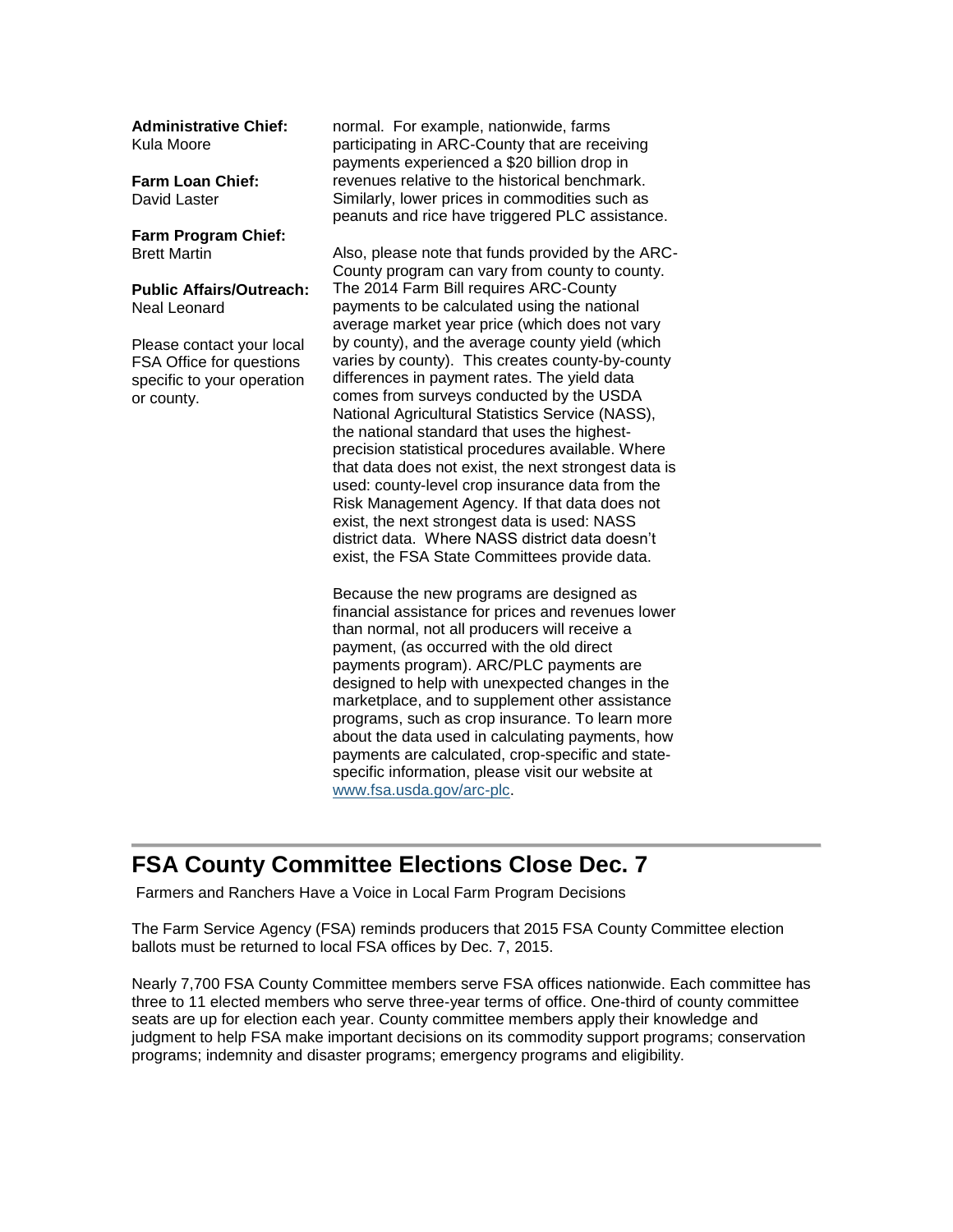Producers must participate or cooperate in an FSA program to be eligible to vote in the county committee election. Approximately 1.9 million producers are currently eligible to vote. Farmers and ranchers who supervise and conduct the farming operations of an entire farm, but are not of legal voting age, also may be eligible to vote.

Farmers and ranchers will begin receiving their ballots the week of Nov. 9. Ballots include the names of candidates running for the local committee election. FSA has modified the ballot, making it more easily identifiable and less likely to be overlooked. Voters who do not receive ballots in the coming week can pick one up at their local FSA office. Ballots returned by mail must be postmarked no later than Dec. 7, 2015. Newly elected committee members and their alternates will take office Jan. 1, 2016.

For more information, visit the FSA website at [www.fsa.usda.gov/elections.](http://www.fsa.usda.gov/elections) You may also contact your local USDA Service Center or FSA office. Visit [http://offices.usda.gov](http://offices.usda.gov/) to find an FSA office near you.

# <span id="page-2-0"></span>**Secretary Vilsack Announces Additional 800,000 Acres Dedicated to Conservation Reserve Program for Wildlife Habitat and Wetlands**

Secretary Hails Program's 30th Anniversary, Announces General Signup Period

Agriculture Secretary Tom Vilsack announced that an additional 800,000 acres of highly environmentally sensitive land may be enrolled in Conservation Reserve Program (CRP) under certain wetland and wildlife initiatives that provide multiple benefits on the same land.

The U.S. Department of Agriculture (USDA) will accept new offers to participate in CRP under a general signup to be held Dec. 1, 2015, through Feb. 26, 2016. Eligible existing program participants with contracts expiring Sept. 30, 2015, will be granted an option for one-year extensions. Farmers and ranchers interested in removing sensitive land from agricultural production and planting grasses or trees to reduce soil erosion, improve water quality and restore wildlife habitat are encouraged to enroll.

For 30 years, the Conservation Reserve Program has helped farmers and ranchers prevent more than 8 billion tons of soil from eroding, reduce nitrogen and phosphorous runoff relative to cropland by 95 and 85 percent respectively, and even sequester 43 million tons of greenhouse gases annually, equal to taking 8 million cars off the road.

The voluntary Conservation Reserve Program allows USDA to contract with agricultural producers so that environmentally sensitive land is conserved. Participants establish long-term, resourceconserving plant species to control soil erosion, improve water quality and develop wildlife habitat. In return, USDA's Farm Service Agency (FSA) provides participants with rental payments and costshare assistance. Contract duration is between 10 and 15 years.

CRP protects water quality and restores significant habitat for ducks, pheasants, turkey, quail, deer and other important wildlife which spurs economic development like hunting and fishing, outdoor recreation and tourism across rural America. Today's announcement allows an additional 800,000 acres for duck nesting habitat and other wetland and wildlife habitat initiatives to be enrolled in the program.

Farmers and ranchers should consider the various CRP continuous sign-up initiatives that may help target specific resource concerns. Financial assistance is offered for many practices including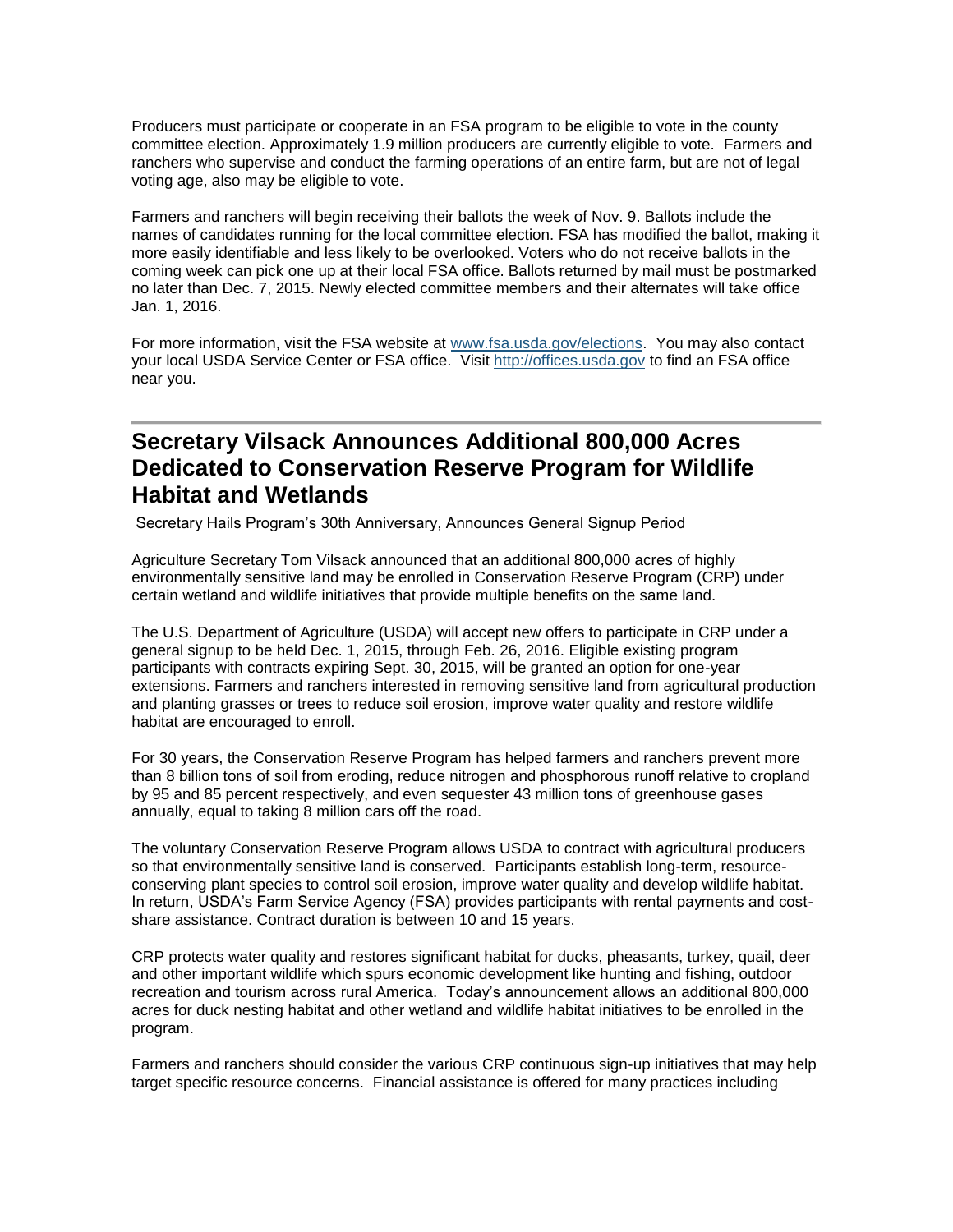conservation buffers and pollinator habitat plantings, and initiatives such as the highly erodible lands, bottomland hardwood tree and longleaf pine.

Farmers and ranchers may visit their FSA county office for additional information. The 2014 Farm Bill authorized the enrollment of grasslands in CRP and information on grasslands enrollment will be available after the regulation is published later this summer.

For more information on CRP and other FSA programs, please visit [www.fsa.usda.gov.](http://www.fsa.usda.gov/)

#### <span id="page-3-0"></span>**USDA Encourages Producers to Consider Risk Protection Coverage before Crop Sales Deadlines**

The Farm Service Agency encourages producers to examine available USDA crop risk protection options, including federal crop insurance and Noninsured Crop Disaster Assistance Program (NAP) coverage, before the applicable crop sales deadline.

Producers are reminded that crops not covered by insurance may be eligible for the Noninsured Crop Disaster Assistance Program (NAP). The 2014 Farm Bill expanded NAP to include higher levels of protection. Beginning, underserved and limited resource farmers are now eligible for free catastrophic level coverage, as well as discounted premiums for additional levels of protection."

Federal crop insurance covers crop losses from natural adversities such as drought, hail and excessive moisture. NAP covers losses from natural disasters on crops for which no permanent federal crop insurance program is available, including perennial grass forage and grazing crops, fruits, vegetables, mushrooms, floriculture, ornamental nursery, aquaculture, turf grass, ginseng, honey, syrup, bioenergy, and industrial crops.

USDA has partnered with Michigan State University and the University of Illinois to create an online tool at [www.fsa.usda.gov/nap](http://www.fsa.usda.gov/nap) that allows producers to determine whether their crops are eligible for federal crop insurance or NAP and to explore the best level of protection for their operation. NAP basic coverage is available at 55 percent of the average market price for crop losses that exceed 50 percent of expected production, with higher levels of coverage, up to 65 percent of their expected production at 100 percent of the average market price, including coverage for organics and crops marketed directly to consumers.

Deadlines for coverage vary by state and crop. To learn more about NAP visit [www.fsa.usda.gov/nap](http://www.fsa.usda.gov/nap) or contact your local USDA Service Center. To find your local USDA Service Centers go to [http://offices.usda.gov.](http://offices.usda.gov/)

Federal crop insurance coverage is sold and delivered solely through private insurance agents. Agent lists are available at all USDA Service Centers or at USDA's online Agent Locator: [http://prodwebnlb.rma.usda.gov/apps/AgentLocator/#.](http://prodwebnlb.rma.usda.gov/apps/AgentLocator/) Producers can use the USDA Cost Estimator, [https://ewebapp.rma.usda.gov/apps/costestimator/Default.aspx,](https://ewebapp.rma.usda.gov/apps/costestimator/Default.aspx) to predict insurance premium costs.

#### <span id="page-3-1"></span>**Producers Must Report Prevented Planting and Failed Acres**

USDA Farm Service Agency (FSA) reminds producers to report prevented planting and failed acres in order to establish or retain FSA program eligibility.

Producers must report crop acreage they intended to plant, but due to natural disaster, were prevented from planting. Prevented planting acreage must be reported on form CCC-576, Notice of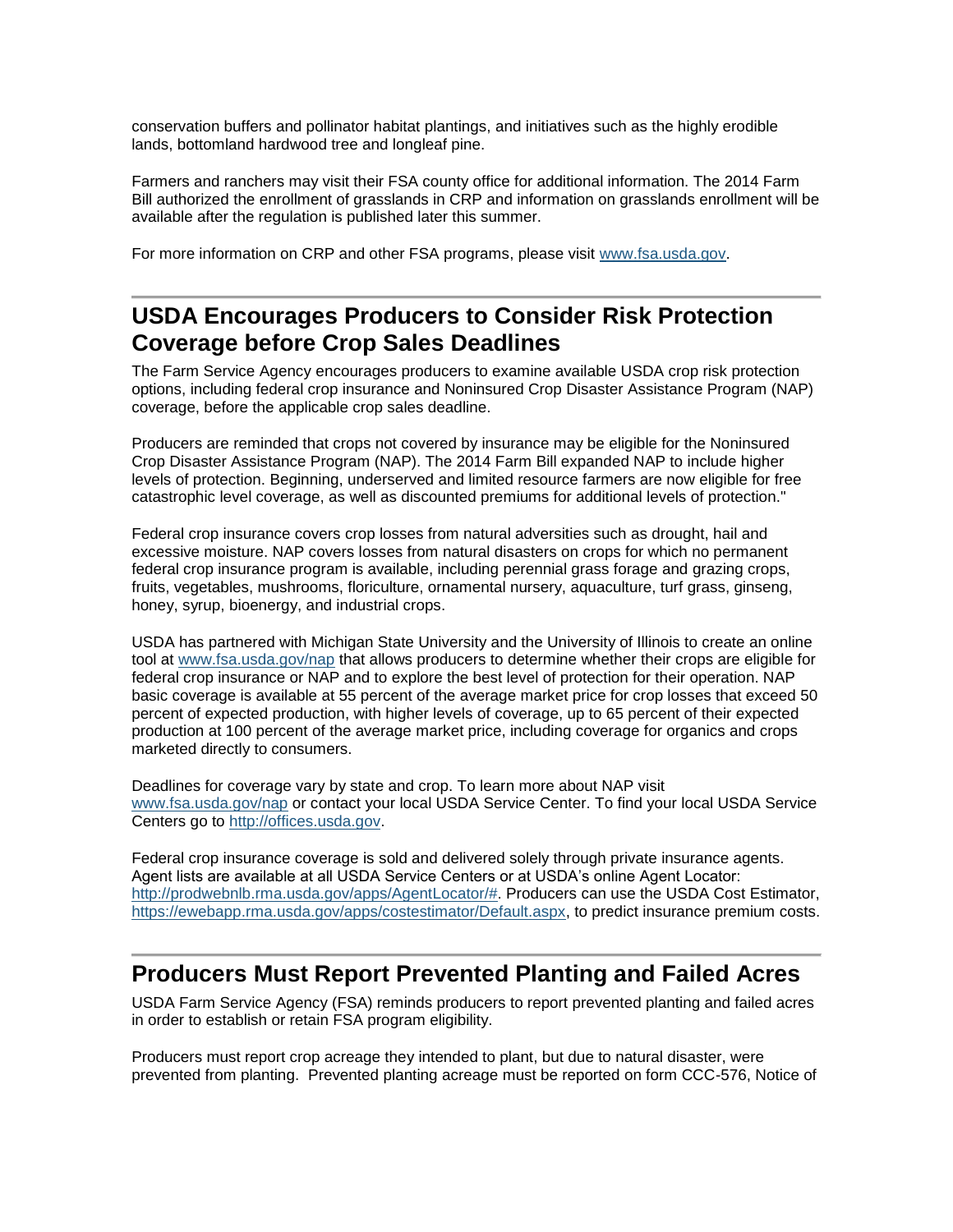Loss, **no later than 15 calendar days after the final planting date** as established by FSA and Risk Management Agency (RMA).

It is important to note that the established final planting date for barley, oats, and wheat was November 20 (in most north GA counties) and November 30, (all middle and south GA counties).

If a producer is unable to report the prevented planting acreage within the 15 calendar days following the final planting date, a late-filed report can be submitted. Late-filed reports will **only** be accepted if FSA conducts a farm visit to assess the eligible disaster condition that prevented the crop from being planted. A measurement service fee will be charged.

Additionally, producers with failed acres should also use form CCC-576, Notice of Loss, to report failed acres.

For losses on crops covered by the Non-Insured Crop Disaster Assistance Program (NAP), producers must file a Notice of Loss within 15 days of the occurrence of the disaster or when losses become apparent. Producers must timely file a Notice of Loss for failed acres on all crops including grasses.

Please contact your local FSA County FSA Office to schedule an appointment to file a Notice of Loss. To find your local FSA office visit [http://offices.usda.gov.](http://offices.usda.gov/)

#### <span id="page-4-0"></span>**Filing a Notice of Loss**

The CCC-576, Notice of Loss, is used to report failed acreage and prevented planting and may be completed by any producer with an interest in the crop. Timely filing a Notice of Loss is required for all crops including grasses. For losses on crops covered by the Non-Insured Crop Disaster Assistance Program (NAP), you must file a CCC-576, Notice of Loss, in the FSA County Office within 15 days of the occurrence of the disaster or when losses become apparent.

Producers of hand-harvested crops must notify FSA of damage or loss through the administrative County Office within 72 hours of the date of damage or loss first becomes apparent. This notification can be provided by filing a CCC-576, email, fax or phone. Producers who notify the County Office by any method other than by filing the CCC-576 are still required to file a CCC-576, Notice of Loss, within the required 15 calendar days.

If filing for prevented planting, an acreage report and CCC-576 must be filed within 15 calendar days of the final planting date for the crop.

# <span id="page-4-1"></span>**2011, 2012, 2013, 2014, 2015 & 2016 Average Adjusted Gross Income Compliance Reviews**

The AGI verification and compliance reviews for 2011, 2012, 2013, 2014, 2015 and 2016 are conducted on producers who the IRS indicated may have exceeded the adjusted gross income limitations described in [7 CFR 1400.500]. Based on this review, producers will receive determinations of eligibility or ineligibility.

If the producer is determined to have exceeded the average AGI limitation of \$900,000, receivables will be established for payments earned directly or indirectly (through an entity) by the producer subject to the \$900,000 limitation. The Georgia FSA Office has begun notifying producers selected for review. If you have any questions about the review process or determinations, please contact Jennifer B. Carter, Agricultural Program Specialist, with the Georgia FSA Office at 706/546-2262.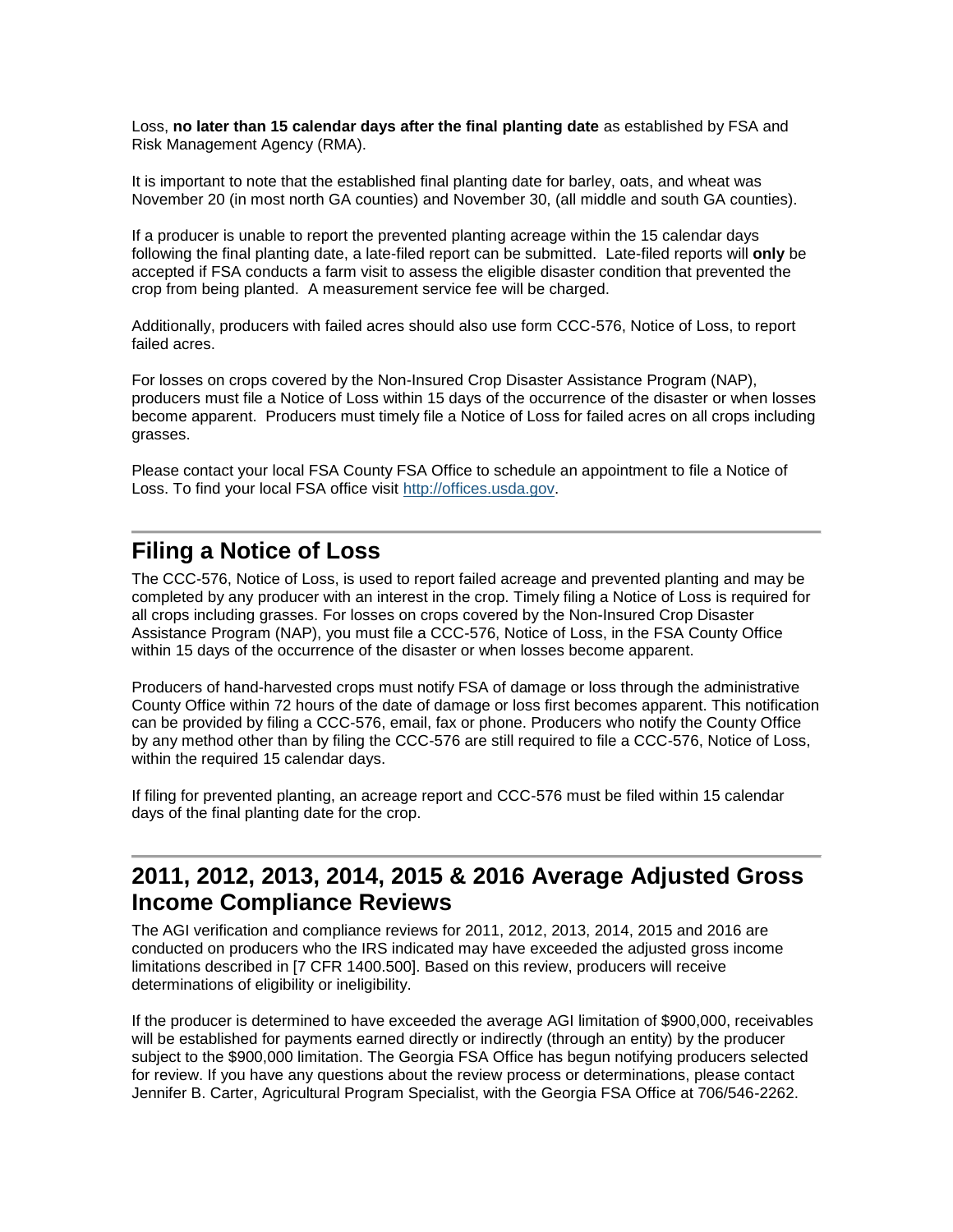Producers who receive initial debt notification letters may only appeal the amount of the debt to their local FSA office. Adverse determinations become administratively final 30 days from the date of the adverse determination letter and can only be reopened if exceptional circumstances exist that prevented the producer from timely filing the appeal.

# <span id="page-5-0"></span>**Breaking New Ground**

Agricultural producers are reminded to consult with FSA and NRCS before breaking out new ground for production purposes as doing so without prior authorization may put a producer's federal farm program benefits in jeopardy. This is especially true for land that must meet Highly Erodible Land (HEL) and Wetland Conservation (WC) provisions.

Producers with HEL determined soils are required to apply tillage, crop residue and rotational requirements as specified in their conservation plan.

Producers should **notify FSA as a first point of contact prior to conducting land clearing or drainage type projects to ensure the proposed actions meet compliance criteria** such as clearing any trees to create new cropland, then these areas will need to be reviewed to ensure such work will not risk your eligibility for benefits.

Landowners and operators complete the form AD-1026 - Highly Erodible Land Conservation (HELC) and Wetland Conservation (WC) Certification to identify the proposed action and allow FSA to determine whether a referral to Natural Resources Conservation Service (NRCS) for further review is necessary.

# <span id="page-5-1"></span>**USDA Packages Disaster Protection with Loans to Benefit Specialty Crop and Diversified Producers**

Free basic coverage and discounted premiums available for new and underserved loan applicants

U.S. Department of Agriculture (USDA) Farm Service Agency (FSA) today announced that producers who apply for FSA farm loans also will be offered the opportunity to enroll in new disaster loss protections created by the 2014 Farm Bill. The new coverage, available from the Noninsured Crop Disaster Assistance Program (NAP), is available to FSA loan applicants who grow noninsurable crops, so this is especially important to fruit and vegetable producers and other specialty crop growers.

New, underserved and limited income specialty growers who apply for farm loans could qualify for basic loss coverage at no cost, or higher coverage for a discounted premium.

The basic disaster coverage protects at 55 percent of the market price for crop losses that exceed 50 percent of production. Covered crops include "specialty" crops, for instance, vegetables, fruits, mushrooms, floriculture, ornamental nursery, aquaculture, turf grass, ginseng, honey, syrup, hay, forage, grazing and energy crops. FSA allows beginning, underserved or limited income producers to obtain NAP coverage up to 90 days after the normal application closing date when they also apply for FSA credit.

In addition to free basic coverage, beginning, underserved or limited income producers are eligible for a 50 percent discount on premiums for the higher levels of coverage that protect up to 65 percent of expected production at 100 percent of the average market price. Producers also may work with FSA to protect value-added production, such as organic or direct market crops, at their fair market value in those markets. Targeted underserved groups eligible for free or discounted